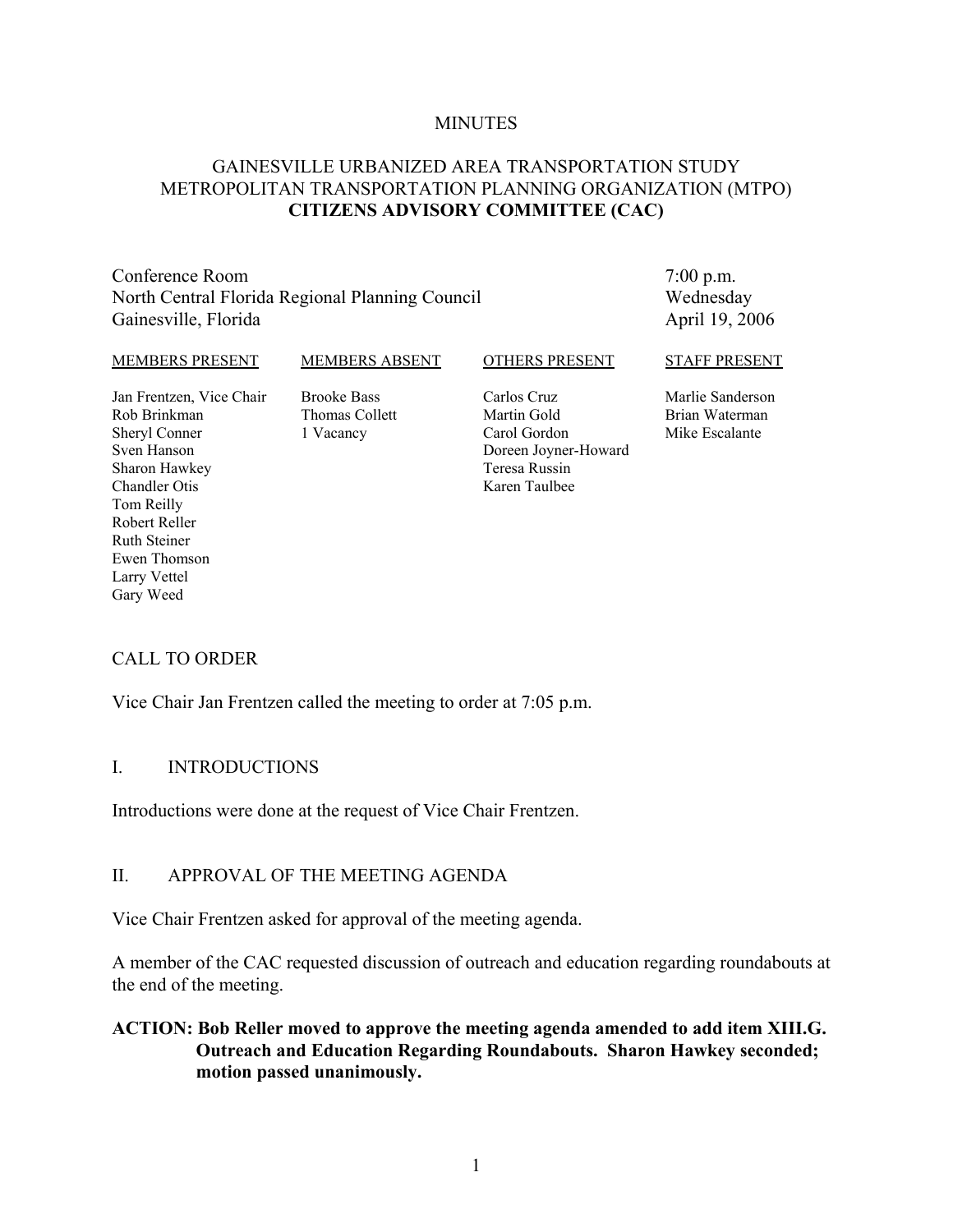## III. APPROVAL OF COMMITTEE MINUTES

#### **ACTION: Sheryl Conner moved to approve the November 30, 2005 minutes. Bob Reller seconded; motion passed unanimously.**

#### IV. CHAIRMAN'S REPORT

Mr. Brian Waterman, MTPO Senior Planner, announced that the next MTPO meeting is scheduled for May  $2<sup>nd</sup>$  at 2:30 p.m. in the Jack Durrance Auditorium. He said that the CAC's next meeting is scheduled for May 31<sup>st</sup>.

## V. PEDESTRIAN REFUGE ISLANDS ALONG EAST UNIVERSITY AVENUE

Mr. Waterman stated that Florida Department of Transportation (FDOT) staff has submitted design option plans for pedestrian refuge islands along East University Avenue that would be constructed in conjunction with the East University Avenue resurfacing project.

Ms. Doreen Joyner-Howard, FDOT Transportation Specialist, and Mr. Waterman discussed the pedestrian refuge islands along East University Avenue and answered questions.

#### **ACTION: Bob Reller moved to recommend that the MTPO:**

- **1. approve Option 6A;**
- **2 request that the Design Team review the E. University Avenue Resurfacing Project Scope; and**
- **3. request that FDOT discuss right-in/right-out turns into Kirby Smith from E. University Avenue.**

#### **Sven Hanson seconded; motion passed unanimously.**

#### VI. STATE ROAD (SR) 329 (MAIN STREET) MEDIAN CONSTRUCTION PLANS

Mr. Waterman stated that FDOT has submitted SR 329 60 percent design plans for the installation of medians on S Main Street between S 16<sup>th</sup> Avenue and Depot Avenue. He noted that construction a pedestrian island at the Main Street and S. 16<sup>th</sup> Avenue intersection would result in the elimination of the existing southbound right turnlane on Main Street.

Ms. Joyner-Howard and Mr. Waterman discussed the State Road 329 Median Construction 60 percent design plans and answered questions.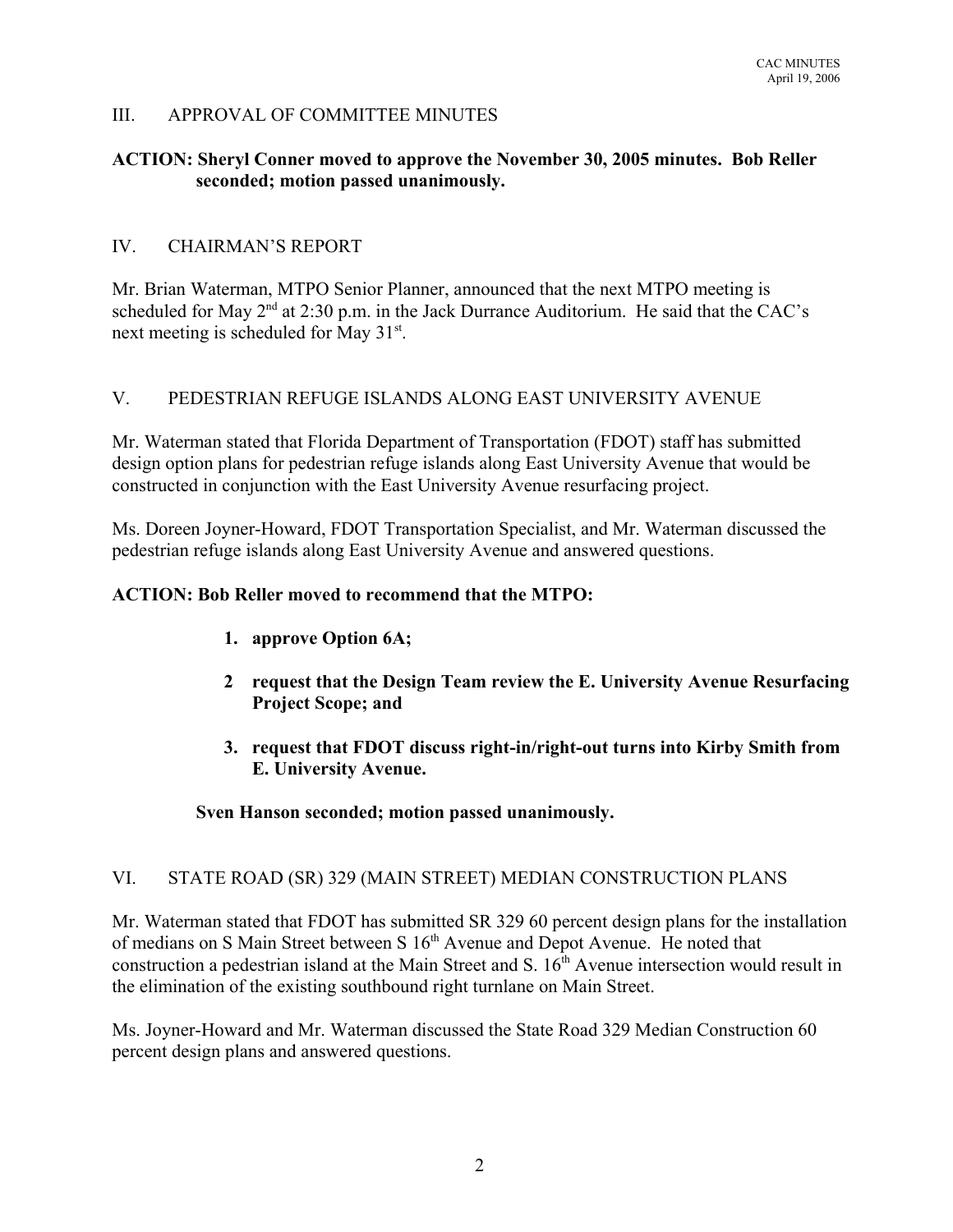**ACTION: Sven Hanson moved to recommend that:**

- **1. City and County staff discuss:**
	- **A. traffic operations issues, with preference towards the construction of the pedestrian island, separating northbound and southbound traffic, at the intersection of Main Street (SR 329) and S. 16th Avenue (SR 226); and**
	- **B. landscaping and maintenance.**
- **2. request that the City plant 10 shade trees in the medians, provided the issue of maintenance is addressed.**

#### **Sharon Hawkey seconded; motion passed 8 to 3.**

#### VII. STATE ROAD (SR) 26 RECONSTRUCTION AND RESURFACING PLANS

Mr. Waterman stated that FDOT has submitted 90 percent design plans for the reconstruction and resurfacing of State Road 26 between SR 222 and County Road 234.

Ms. Joyner-Howard and Mr. Waterman discussed the State Road 26 reconstruction and resurfacing 90 percent design plans and answered questions.

#### **ACTION: Ruth Steiner moved to recommend that the MTPO approve the State Road 26 reconstruction and resurfacing 90 percent design plans with the following changes such that FDOT:**

- **1. consider a raised median separating SR 222 right turn movement from the through movement; and**
- **2. install a flashing beacon on the stop sign at SR 26.**

**Bob Reller seconded; motion passed 10 to 1.**

#### VIII. TRANSPORTATION IMPROVEMENT PROGRAM (TIP)

Mr. Marlie Sanderson, MTPO Director of Transportation Planning, stated that the TIP is the most important document that is approved annually by the MTPO. He said that the TIP is a staged implementation program of transportation projects consistent, to the maximum extent feasible, with adopted comprehensive plans of Alachua County and the City of Gainesville. He added that, in order for Federal transportation funds to be spent in the Gainesville Metropolitan Area, they must be approved by the MTPO and included in this report. He noted that this year's document authorizes about \$11.8 million in Federal funds for projects within the Gainesville Metropolitan Area over the next fiscal year.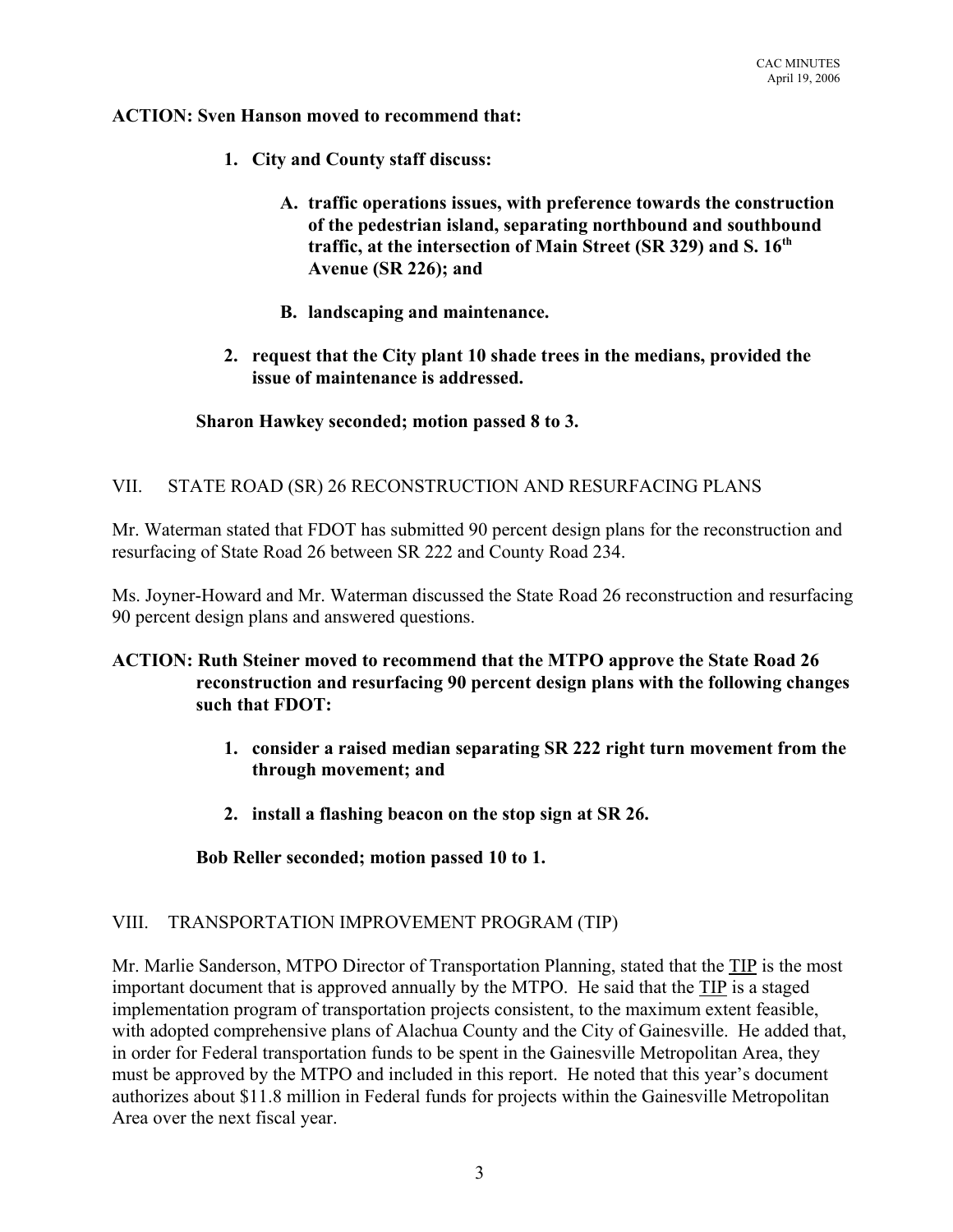# **ACTION: Sheryl Conner moved to recommend that the MTPO approve the Fiscal Years 2006/2007 - 2010/2011 Transportation Improvement Program with any necessary administrative changes. Sven Hanson seconded; motion passed unanimously.**

# IX. URBAN VILLAGE: SW 20<sup>TH</sup> AVENUE TRANSPORTATION DESIGN PROPOSAL

Mr. Sanderson stated that the SW  $20<sup>th</sup>$  Avenue Transportation Design Proposal has been submitted for review and recommendation to the MTPO.

Mr. Martin Gold, University of Florida Assistant Professor, discussed the SW 20<sup>th</sup> Avenue Transportation Design Proposal and answered questions.

Ms. Ruth Steiner declared a conflict of interest (Exhibit 1).

## **ACTION: Sharon Hawkey moved to recommend that the MTPO:**

- **1. accept the Urban Village: SW 20th Avenue Transportation Design Proposal as a completed planning document; and**
- **2. request that Alachua County, the City of Gainesville and the University of Florida use this document as a guide for corridor studies, and any future land use and transportation plans.**

**Sven Hanson seconded; motion passed 9 to 2 with one abstention.**

## X. UNIFIED PLANNING WORK PROGRAM (UPWP)

Mr. Sanderson stated that the staff services agreement between the MTPO and the Regional Planning Council (RPC) requires the annual submission of the budget for the support of the transportation planning staff. He said that MTPO staff is forwarding for its consideration the UPWP. He added that the UPWP outlines and describes planning efforts to be undertaken by participating agencies to maintain a comprehensive, cooperative and continuing transportation planning program in the Gainesville Urbanized Area. He discussed the proposed FY 2006/2007 UPWP planning program and budget and answered questions.

## **ACTION: Bob Reller moved to recommend that the MTPO:**

- **1. approve the Unified Planning Work Program, with the understanding that administrative revisions requested by state and federal review agencies will be made as received by MTPO staff;**
- **2. authorize the MTPO Chair to enter into the Section 5303 Joint Participation Agreement;**